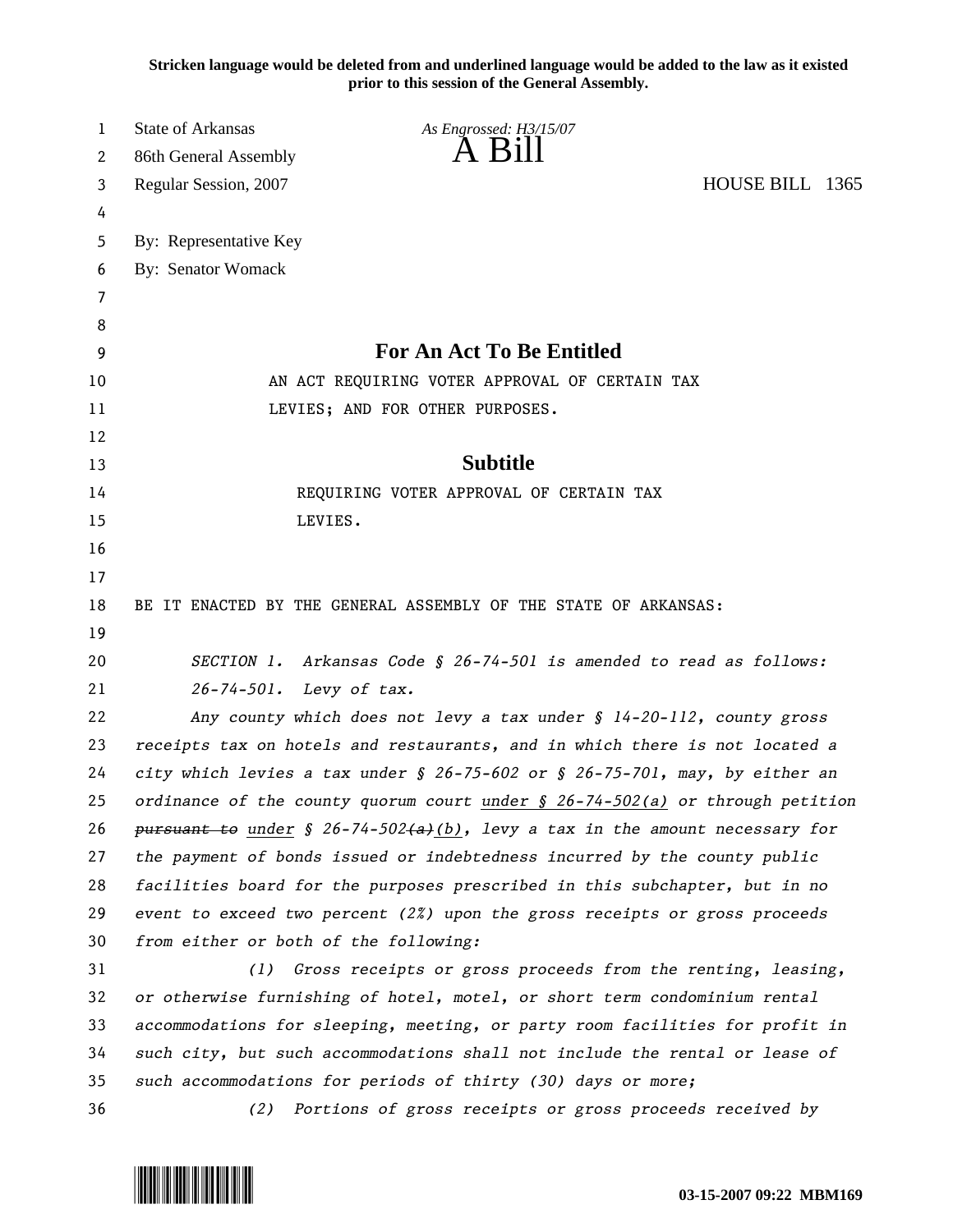## **As Engrossed: H3/15/07 HB1365**

| $\mathbf{1}$ | restaurants, cafes, cafeterias, delis, drive-in restaurants, carry-out                     |
|--------------|--------------------------------------------------------------------------------------------|
| 2            | restaurants, concession stands, convenience stores, grocery store-                         |
| 3            | restaurants, and similar businesses as shall be defined in the levying                     |
| 4            | ordinance, from the sale of prepared food and beverages for on-premises or                 |
| 5            | off-premises consumption, but such tax shall not apply to such gross receipts              |
| 6            | or gross proceeds of fraternal organizations qualified under section                       |
| 7            | $501(c)(3)$ of the federal Internal Revenue Code.                                          |
| 8            |                                                                                            |
| 9            | Arkansas Code § 26-74-502 is amended to read as follows:<br>SECTION 2.                     |
| 10           | 26-74-502. Petitions requesting an election.                                               |
| 11           | $(a)(1)$ If a county quorum court enacts an ordinance levying a tax                        |
| 12           | under $\S$ 26-74-501, the quorum court shall submit the question of the levying            |
| 13           | of the tax to the electors.                                                                |
| 14           | The election shall be held within one hundred twenty (120)<br>(2)                          |
| 15           | days of the enacting of the ordinance.                                                     |
| 16           | The tax shall be levied upon approval of a majority of the<br>(3)                          |
| 17           | qualified electors voting on the issue at the election.                                    |
| 18           | $(a+h)(1)$ If petitions are filed requesting an election for an                            |
| 19           | initiated ordinance levying the tax authorized under this subchapter or if a               |
| 20           | county quorum court enacts an ordinance levying a tax under $\frac{6}{5}$ 26-74-501, the   |
| 21           | quorum court shall submit the question of the levying of the tax to the                    |
| 22           | electors.                                                                                  |
| 23           | The petitions must be signed by not less than five hundred<br>(2)                          |
| 24           | (500) electors of the county.                                                              |
| 25           |                                                                                            |
|              | (3) The election shall be held within one hundred twenty (120)                             |
| 26           | days of the filing of the petitions.                                                       |
| 27           | The tax shall be levied upon approval of a majority of the<br>(4)                          |
| 28           | qualified electors voting on the issue at the election.                                    |
| 29           | $\left(\frac{h}{c}\right)(1)$ If petitions requesting a referendum election are filed, the |
| 30           | quorum court levying a tax under this subchapter shall submit the question of              |
| 31           | the levying of the tax to the electors.                                                    |
| 32           | The petitions must be signed by not less than five hundred<br>(2)                          |
| 33           | (500) electors of the county and must be filed with the quorum court within                |
| 34           | thirty (30) days after the adoption of the ordinance levying the tax.                      |
| 35           |                                                                                            |

2 03-15-2007 09:22 MBM169